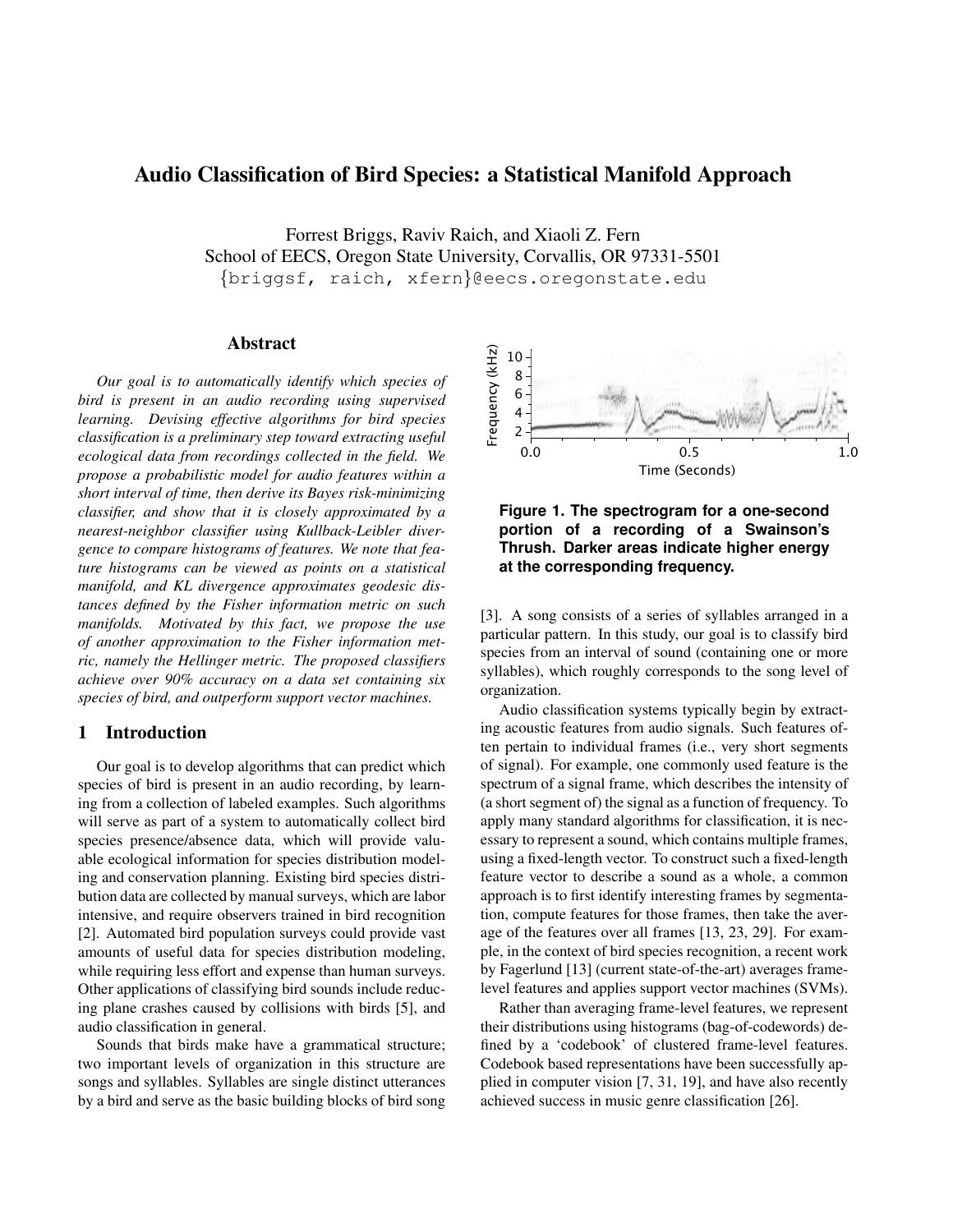Our main contribution in this paper is to establish a theoretical framework that connects nearest-neighbors classifiers using histograms of features, Bayesian risk minimization, and geodesics on statistical manifolds. In particular,

- We propose a probability model for audio, then follow a Bayesian approach to derive the risk-minimizing classifier for this model. The Bayes classifier is closely approximated by a nearest-neighbor classifier using Kullback-Leibler (KL) divergence to compare feature histograms (Sec. 3);
- We explain that not only do Kullback-Leibler and the related Hellinger distance follow from a Bayesian probability model, but in the limit of a nearestneighbor classifier, they can be thought of as approximations to geodesics using the Fisher information metric on statistical manifolds of histograms (Sec. 4);
- We experimentally compare the accuracy of nearestneighbors using L1, L2, KL and Hellinger distances, and SVMs, with averages and histograms of framelevel features, on a data set consisting of 413 thirtysecond intervals of sound from six species of bird. Results indicate that classifiers using histograms of frame-level features outperform those using averages, and that with a manifold geodesic distance between histograms, nearest neighbor can outperform SVM. Several classifiers achieve over 90% accuracy (Sec. 5).

# 2 Background and Related Work

We review data representation for audio classification, and related work on species identification from bird sounds.

## 2.1 Data Representation

Our goal is to classify a recording of bird sound as one of several species. A critical initial step toward this goal is to extract meaningful features to describe an interval of sound. This section presents our approach to constructing feature vectors to describe such intervals.

### 2.1.1 Basics: Signals and Spectrograms

Audio signals consists of a time-series of *samples*, which we denote as  $s(t)$ . It is often easier to recognize patterns in an audio signal when samples are converted to a frequency domain *spectrogram* using the Fast Fourier Transform (FFT) [3], (see Fig. 1 for an example spectrogram).

To compute a spectrogram, samples in a sound are divided into overlapping frames (Fig. 2), each of which contains a fixed number of consecutive samples. The FFT is applied to each frame to obtain the complex Fourier coefficients. The magnitudes of these coefficients are called the

| $\sqrt{s}$         |  |  | s(129) | $\cdots$ | $\left  \frac{s(256)}{s(256)} \right $ | $\cdots$ | $ S/3\delta$ |  |  |  |  |
|--------------------|--|--|--------|----------|----------------------------------------|----------|--------------|--|--|--|--|
| Frame 1<br>Frame 2 |  |  |        |          |                                        |          |              |  |  |  |  |

**Figure 2. An audio signal is made up of samples, which are divided into overlapping frames.**

frame's magnitude spectrum and represent the intensity of the sound during that frame at different frequencies. A spectrogram is a plot of the spectrum for each frame in a signal.

#### 2.1.2 Frame-Level Features

Many features for audio classification describe individual frames of a signal. In this section, we describe three features that we used in our experiments.

Spectrum Density. The magnitude spectrum of a frame can be normalized to form a probability distribution. If the magnitude spectrum is  $(|c_1|, \ldots, |c_l|)$ , where l is the number of elements in a spectrum, then the spectrum density is  $f(i) = \frac{|c_i|}{\sum |c_i|}$  $\frac{|c_i|}{|c_i|}$ . We can directly use  $(f(1), f(2), \ldots, f(l))$ as the feature vector describing a frame.

Mean Frequency and Bandwidth. Consider the spectrogram shown in Fig. 1; each vertical slice represents the spectrum of one frame of sound. Bird sounds are usually concentrated at a few frequencies; we can see this phenomenon as horizontal strips in the spectrogram. This suggests that it is possible to condense the information contained in the spectrum density into just two values: the mean frequency and the bandwidth of the spectrum. The mean frequency of a frame indicates the vertical position of the strip, while bandwidth describes the width of the strip. Specifically, the mean frequency is  $f_c = \int x f(x) dx$ , and bandwidth is  $BW = \sqrt{\int (x - f_c)^2 f(x) dx}$ .

Mel-Frequency Cepstral Coefficients. Mel-frequency cepstral coefficients [9] (MFCCs) are one of the most widely used features for audio classification. The idea is to first compute Mel-frequency coefficients (MFCs), which are like the magnitude spectrum, but in units of mels rather than Hz (mels correspond more closely with human perception of pitch [30]). MFCs are computed by applying a collection of triangular filters to the magnitude spectrum; the MFCs are the response of each filter. The filters are evenly spaced in the mel scale. MFCCs are the result of applying the discrete cosine transform (DCT) to the log of the MFCs.

## 2.1.3 Aggregating Frame-Level Features

An interval contains a large number of frames, which can be aggregated to produce a single fixed-length feature vector.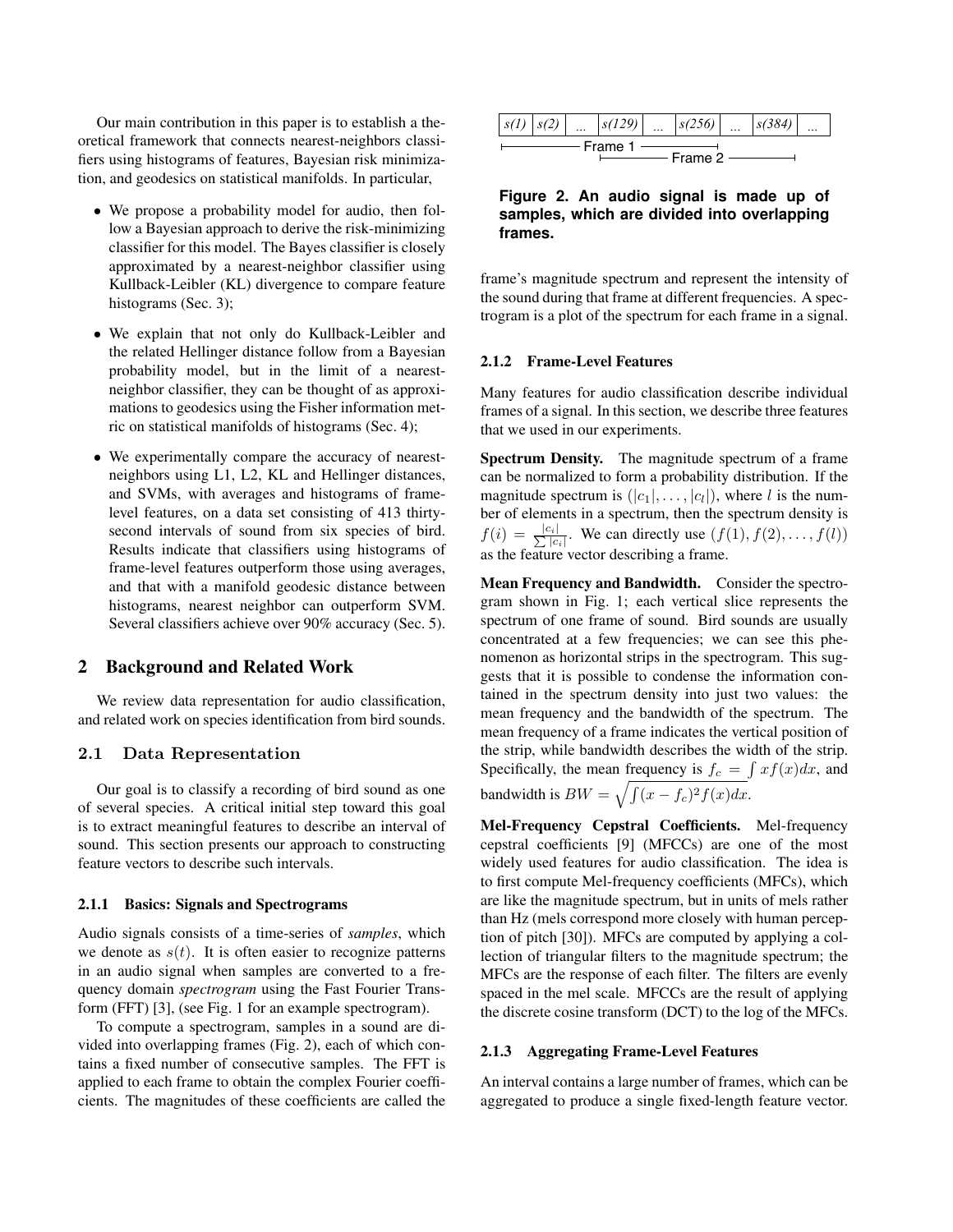

**Figure 3. 2D histograms of frame mean frequency and bandwidth from two different intervals of audio recordings of the Downy Woodpecker.**

A common approach that has been used in syllable classification is to average frame-level features [13, 23, 29]. However, by averaging, significant information about the distribution of features is lost, which can be problematic when the distribution of features in an interval is multimodal. For example, Fig. 3(b) shows the distribution of the features (mean-frequency and bandwidth) of the frames from a 30-second recording of a downy woodpecker (approximated by a 5000-bin histogram). In this case, the distribution is clearly multimodal and its mean will actually be in an area of relatively low probability, making it a poor representation for the overall distribution. We observed that such multimodality is common for bird sound. This observation suggests that aggregation schemes that can capture multimodality in feature distributions may be more successful than averages (our experimental results support this idea; Sec. 5.6). Inspired by the use of codebooks for image classification [7, 31, 19], and recent work in music genre classification [26], we consider aggregating frame-level features by representing their distributions with histograms.

Low-Dimensional Feature Histograms. Given an interval (i.e., a set of frames), each of which is described by a d-dimensional feature vector, a natural way to represent the interval is to use the probability distribution of features in this interval. This distribution can be approximated by a  $d$ -dimensional histogram, where dimension  $i$  is discretized into  $k_i$  bins, leading to a total of  $\prod_{i=1}^d k_i$  bins. Note that since the total number of bins grows exponentially with  $d$ , this method can only be applied for small values of  $d$ . The vector of frequencies for each histogram bin can be used as a feature vector for classification.

Codebook Feature Histograms. The simple binning approach does not work for higher dimensional frame-level features such as spectra or MFCCs — we would need an infeasible number of bins to cover these high-dimensional spaces. Instead, we take a 'codebook' approach [26] to constructing histograms for high-dimensional features, which amounts to using non-uniform bins. A codebook is a collection of k codewords, each of which is a feature vector that is considered as representative in the feature space. There is one bin associated with each codeword. Given an interval (i.e., a set of frames each described by a feature vector) and a codebook, to compute a feature for the interval, assign each frame to its closest codeword, then count the number of frames assigned to each codeword. The vector of counts, normalized by dividing by their sum, gives the final feature vector, which is a histogram.

# 2.2 Related Work

Bird species can be classified using features extracted from audio recordings. A common approach to bird species classification is to identify distinct syllables, then construct feature vectors for those syllables and apply a standard classifier such as nearest neighbor or support vector machines to predict the species for each syllable [29, 13, 16, 12, 23, 22, 27]. Song-level species prediction has also been investigated using Hidden Markov Models [21, 29], Gaussian Mixture Models [29], based on comparisons of syllable-pair histograms [28], or nearest-neighbor classifiers using a feature constructed by aggregating syllable features [23].

To classify syllables or songs, most prior work relies on segmentation of the input audio into syllables [29]. As such, the classifier accuracy can be strongly dependent upon accurate segmentation [12]. A standard approach to segmentation is to compute the energy of each frame, then adaptively compute a threshold that separates syllables from background noise [29, 13, 25, 25]. It is difficult to obtain reliable segmentation using this method in recordings with low signal-to-noise ratio. In this paper, we use a simple approach to detect a set of interesting frames within the signal that correspond to bird sound, and do not require that they precisely match syllable time-boundaries (Sec. 5).

Audio classification in general has been widely studied, with applications to human speech and music being the most common. Our work is closely related to recent work by Seyerlehner et al. [26] on music genre identification. They follow a codebook approach to constructing audio feature histograms (Sec. 2.1.3), and use a nearestneighbor classifier with L1 distance to classify these features. However, it is not obvious why a nearest-neighbor classifier is ideal for classifying histograms of features, or which distance measures are the best for comparing histograms. In this paper, we show that the Bayes optimal classifier for a probability model for audio is closely related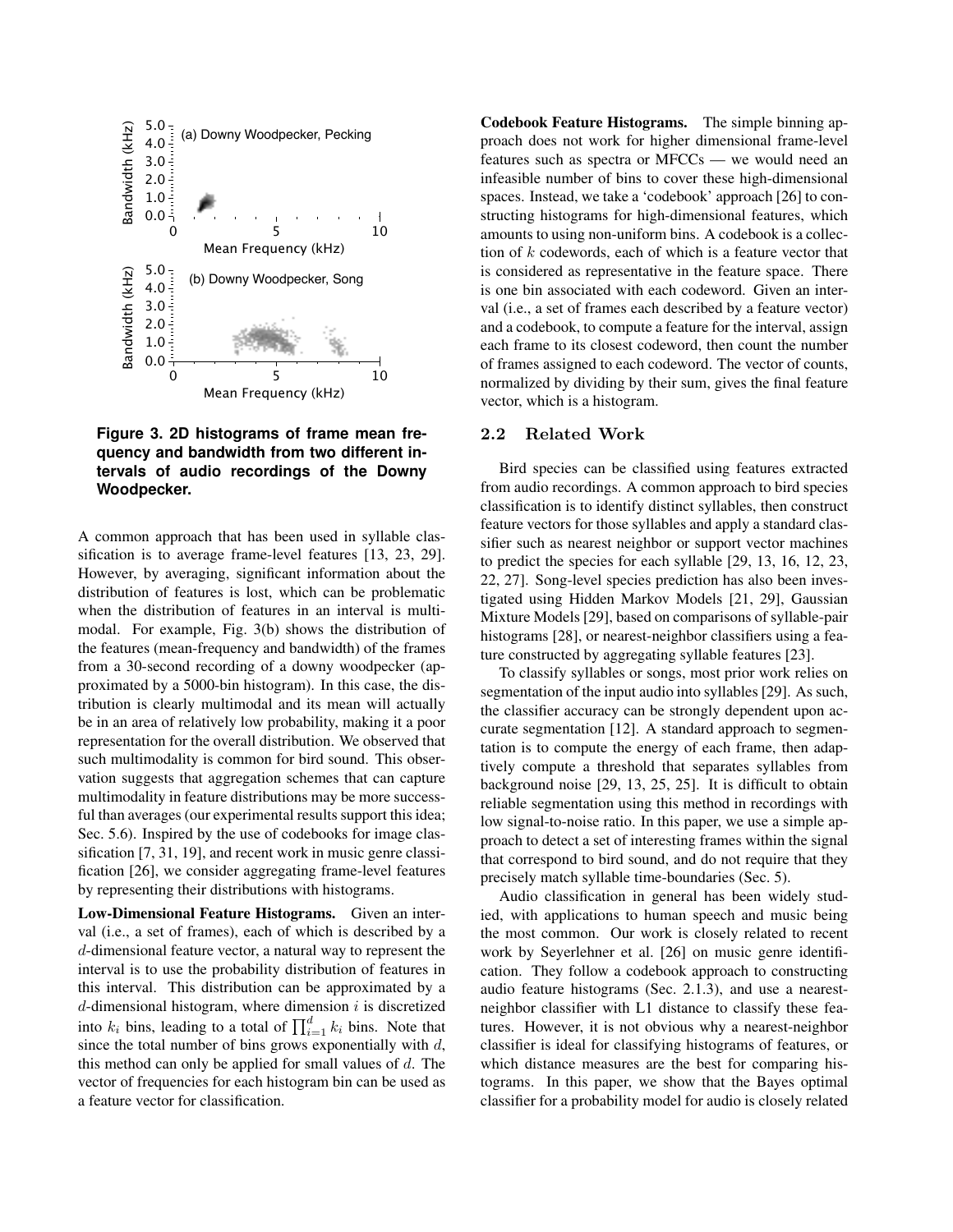

**Figure 4. The plate diagram for the Interval-IID model.**

## **Table 1. Notations**

| Variable                                       | Description                                 |  |  |  |  |
|------------------------------------------------|---------------------------------------------|--|--|--|--|
| $\mathfrak{m}$                                 | class label (bird species)                  |  |  |  |  |
| $\it n$                                        | number of interesting frames in an interval |  |  |  |  |
| $\theta$                                       | frame feature histogram parametrization     |  |  |  |  |
|                                                | <i>i</i> th test frame feature vector       |  |  |  |  |
| $\begin{array}{c} x_i \\ x_{ik}^t \end{array}$ | <i>i</i> th training frame feature vector   |  |  |  |  |
|                                                | for the $k$ training interval               |  |  |  |  |
| $\boldsymbol{X}$                               | frame feature vector collection for an      |  |  |  |  |
|                                                | interval $X = [x_1, \ldots, x_n]$           |  |  |  |  |
| $X_k^t$                                        | frame feature vector collection for the     |  |  |  |  |
|                                                | kth training interval                       |  |  |  |  |
| $y_k^t$                                        | class label associated with the             |  |  |  |  |
|                                                | kth training interval                       |  |  |  |  |
| K                                              | number of training intervals                |  |  |  |  |
| $K_m$                                          | number of training intervals from class $m$ |  |  |  |  |
| P(m)                                           | class prior probability                     |  |  |  |  |
| $p(\theta m)$                                  | class-conditional histogram probability     |  |  |  |  |
| $p_{x \theta}(x \theta)$                       | interval-conditional frame-                 |  |  |  |  |
|                                                | feature probability                         |  |  |  |  |
| $p_{X \theta}(X \theta)$                       | interval-conditional features probability   |  |  |  |  |
| $p_{X m}(X m)$                                 | class-conditional features probability      |  |  |  |  |

to nearest-neighbor classifiers using histograms of features with appropriate distance measures.

# 3 Probability Model for Sound

In the following section, we present a theoretical justification for the frame-level feature histogram representation through a probability model, namely the Interval-IID model, and show that the corresponding Bayes riskminimizing classifier can be approximated by a nearestneighbor classifier with KL divergence.

#### 3.1 The Interval-IID model

The Interval-IID model follows the graphical representation in Fig. 4. The model suggests that to generate an interval, we first determine its class label  $m$  based on the class prior  $p(m)$ . Given m, we then generate an intervalspecific parameterization  $\theta$  based on  $p(\theta|m)$ , which parameterizes the the frame feature distribution  $p_{x|\theta}(x|\theta)$  of that interval. Given  $\theta$ , we then generate n independent and identically distritbuted (i.i.d.) frame feature vectors  $x_i$  based on  $p_{x|\theta}(x|\theta)$  (thus the name Interval-IID, i.e., frames are i.i.d. within an interval).

Given an observed interval represented by its collection of frame features  $X = [x_1, x_2, \dots, x_n]$ , using Bayes rule, we write its class-conditional probability as

$$
p_{X|m}(X|m) = \int p_{X|\theta}(X|\theta)p(\theta|m)d\mu(\theta), \tag{1}
$$

where  $\theta$  is a parametrization determining the intervalconditional feature distribution  $p_{x|\theta}(x|\theta)$  and m denotes the class label. Here we marginalized over the intervalconditional features probability model  $p_{X|\theta}(X|\theta)$  according to the class conditional histogram parametrization distribution  $p(\theta|m)$ . As the Interval-IID model name suggests, conditioned on  $\theta$ , the frame-level features are assumed i.i.d., and hence  $p_{X|\theta}(X|\theta)$  can be written as a product of the marginal distributions of each frame-level feature:

$$
p_{X|\theta}(X|\theta) = \prod_{i=1}^{n} p_{x|\theta}(x_i|\theta),
$$
\n(2)

where  $x_i$  denotes the feature vector of the *i*th frame. Substituting (2) into (1), the class conditional model for the Interval-IID model is given by

$$
p_{X|m}(X|m) = \int \prod_{i=1}^{n} p_{x|\theta}(x_i|\theta) p(\theta|m) d\mu(\theta).
$$
 (3)

The integral w.r.t.  $\theta$  here applies to the product of marginal probabilities. By writing p as  $e^{\log p}$  and replacing the integral with the expectation notation, (3) becomes

$$
p_{X|m}(X|m) = E_{\theta}[e^{\sum_{i=1}^{n} \log p_{x|\theta}(x_i|\theta)}|m]. \tag{4}
$$

To express  $p_{X|m}(X|m)$  in (4) in terms of the Kullback-Leibler (KL) divergence, start by introducing the following terms:

$$
\theta^* = \arg \max_{\theta} \frac{1}{n} \sum_{i=1}^n \log p_{x|\theta}(x_i|\theta), \quad (5)
$$

$$
\tilde{H}(\theta^*) = -\frac{1}{n} \sum_{i=1}^n \log p_{x|\theta}(x_i|\theta^*), \tag{6}
$$

$$
D(\theta^*, \theta) = \frac{1}{n} \sum_{i=1}^n \log \frac{p_{x|\theta}(x_i|\theta^*)}{p_{x|\theta}(x_i|\theta)}
$$
(7)

Note that  $\theta^*$  is the maximum-likelihood estimator of  $\theta$ . Using (5-7) and the observation that  $\sum_{i=1}^{n} \log p_{x|\theta}(x_i|\theta) =$  $-n(\tilde{H}(\theta^*)+D(\theta^*,\theta))$ , we rewrite (4) as

$$
p_{X|m}(X|m) = e^{-n\tilde{H}(\theta^*)} E_{\theta|m} [e^{-nD(\theta^*,\theta)}].
$$
 (8)

By the definition of  $\theta^*$  in (5), we have that  $D(\theta^*, \theta) \geq 0$ for all  $\theta$  and is zero for  $\theta = \theta^*$ . We proceed with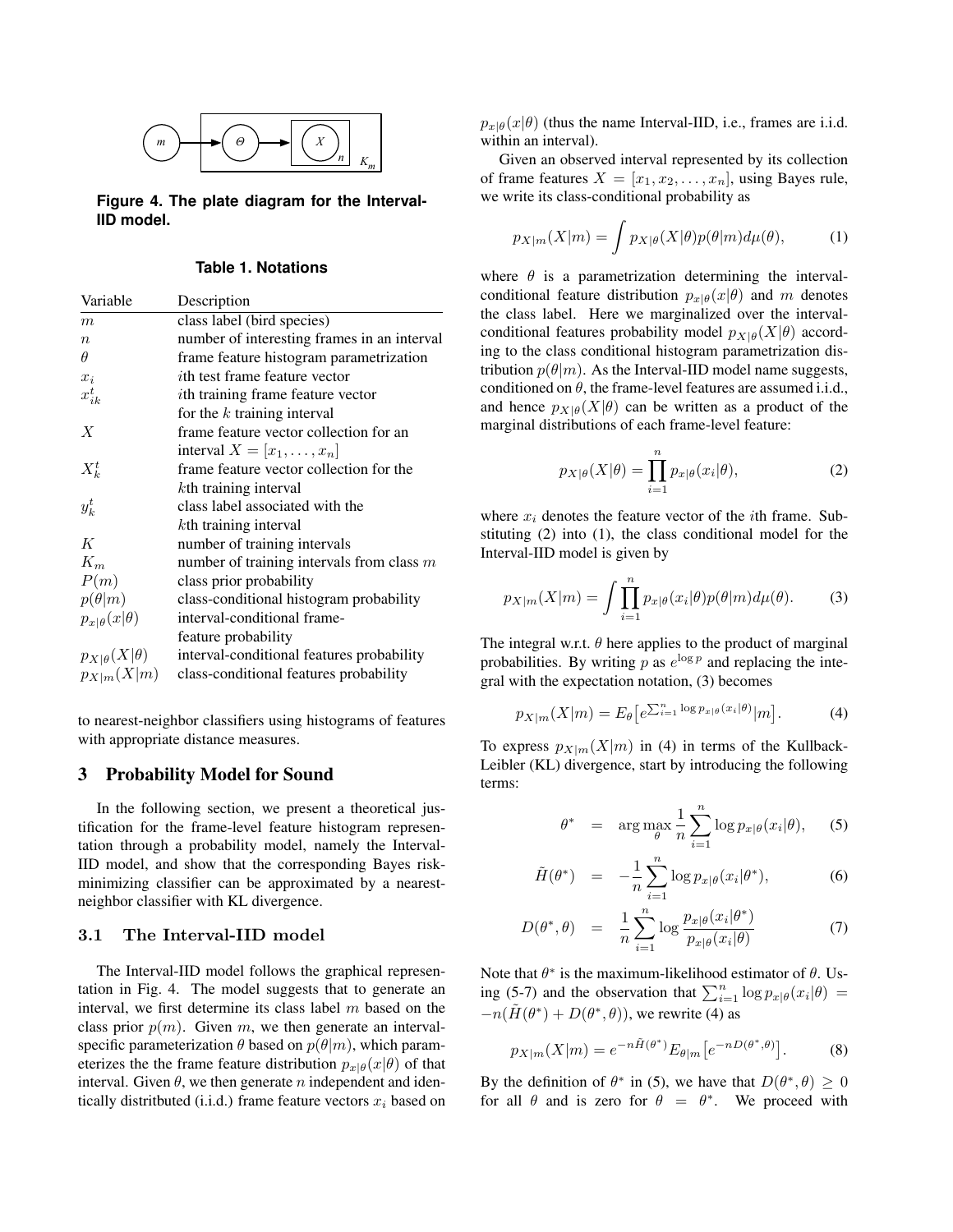the specific case in which the features are discretized into L non-intersecting bins defined by the sets  $A_l$ . Hence, we represent the class-conditional distribution of framelevel features using histograms. Each frame-level feature  $x_i$  can fall into one of the histogram bins  $\{A_1, \ldots, A_L\}$ with probability  $\{\theta_1, \ldots, \theta_L\}$ , respectively. The vector  $\theta = [\theta_1, \dots, \theta_L]^T$  is a probability mass function (or a histogram), i.e.,  $\sum \theta_l = 1$  and  $\theta_l \geq 0$ . The interval-conditional probability model for a frame-level feature is given by

$$
p_{x|\theta}(x|\theta) = \prod_{l=1}^{L} \theta_l^{I(x \in A_l)}, \tag{9}
$$

where  $I(\cdot)$  is the indicator function which takes the value one if its argument is true and zero otherwise. We would like to point out that when  $p_{x|\theta}(\cdot|\theta)$  is given by (9) and  $p(\theta|m)$  is the Dirichlet distribution, then (3) becomes the Dirichlet-Multinomial model, which is also referred to as Polya distribution [24] or the Dirichlet compound multinomial (DCM) model [11]. This model is often used as a topic model in text document classification. One criticism concerning the choice of Dirichlet prior is the limited capability of representing multimodal priors [34]. Our experience with bird sounds suggests that the probability model  $p(\theta|m)$ is indeed multimodal; as Fig. 3 shows, frame-level feature histograms for the same species differ between intervals.

For  $p_{x|\theta}(x|\theta)$  given by (9), we have

$$
\theta_l^* = \hat{p}_l, \tag{10}
$$

$$
\tilde{H}(\theta^*) = H(\theta^*) \tag{11}
$$

$$
D(\theta^*, \theta) = D_{kl}(\theta^* \| \theta), \qquad (12)
$$

where  $\hat{p}_l = \frac{1}{n} \sum_{i=1}^n I(x_i \in A_l)$  is the *l*th empirical histogram bin probability estimate based on the observed feature collection  $X = [x_1, x_2, \ldots, x_n], H(p) =$  $-\sum_{l=1}^{L} p_l \log p_l$  is the entropy associated with a multinomial parameterized by  $p$  (the vector of bin probabilities of a histogram), and

$$
D_{kl}(\theta^* \| \theta) = \sum_{l=1}^{L} \theta_l^* \log \frac{\theta_l^*}{\theta_l}
$$

is the Kullback-Leibler (KL) divergence between a multinomial parameterized by  $\theta^*$  and another parameterized by  $\theta$ . Substituting (10)-(12) into (8), we have

$$
p_{X|m}(X|m) = e^{-nH(\hat{p})} E_{\theta}[e^{-nD_{kl}(\hat{p}||\theta)}|m].
$$
 (13)

This form for  $p_{X|m}(X|m)$  acts as the likelihood component in the Bayes risk minimizing classifier in the following section. Moreover, it highlights the role of the KL divergence in optimal Bayesian classification for the problem at hand.

#### 3.2 Bayes Risk Minimizing Classifier

We start with a brief review of the Bayes risk minimization approach to classification [14]. The probability of error for a given classification rule  $\hat{m}(X)$  is

$$
Pr(\text{error}) = \sum_{m=1}^{M} P(\hat{m}(X) \neq m|m)P(m). \tag{14}
$$

The classification rule that minimizes the error in (14) is

$$
\hat{m} = \underset{m}{\text{arg max}} \ p_{m|X}(m|X). \tag{15}
$$

This rule is also referred to as maximum a-posteriori (MAP), as it assigns a decision based on the highest class probability given the set of observations. Using Bayes rule  $p_{m|X}(m|X) = p_{X|m}(X|m)P(m)/p_X(X)$  and the fact that  $p_X(X)$  is constant w.r.t. to the class variable m, yields an equivalent form to the MAP classifier:

$$
\hat{m} = \arg\max_{m} \log P(m) + \log p_{X|m}(X|m). \tag{16}
$$

After replacing the likelihood  $P_{X|m}(X|m)$  with (13), the MAP classification rule (16) for the Interval-IID model in  $(3)$  is

$$
\hat{m} = \underset{m}{\arg\max} \log P(m) + \log E_{\theta} \left[ \exp(-nD_{kl}(\hat{p}||\theta)) |m \right]. \quad (17)
$$

Note that since  $H(\hat{p})$  in (13) is independent of m, it is not incorporated into (17). It is equivalent to replace the maximization with minimization and divide by  $n$ 

$$
\hat{m} = \arg\min_{m} \ -\frac{1}{n} \log \Big( E_{\theta} \big[ e^{-nD_{kl}(\hat{p}||\theta)} |m] P(m) \Big). \tag{18}
$$

With no exact knowledge about  $P(m)$  and the PDF  $p(\theta|m)$ used to compute the expectation  $E_{\theta}[\cdot|m]$ , we propose estimating these quantities from the training data.

# 3.3 Training

To describe the training process, we start by explaining the format of the training data. Each interval  $k$ in the training data contains *n* training features  $X_k^t$  =  $[x_{1k}^t, x_{2k}^t, \ldots, x_{nk}^t]$  and is associated with a class label  $y_k^t$ . We assume that  $K$  training intervals are available, i.e.,  $(X_1^t, y_1^t), (X_2^t, y_2^t), \ldots, (X_K^t, y_K^t)$ . We denote training variables using the superscript  $t$  notation.

To train the classification rule in (18), we replace  $P(m)$ and  $E[\cdot|m]$  through their sample estimates

$$
\hat{m} = \arg\min_{m} \frac{-1}{n} \log \Bigl( \sum_{k=1}^{K} I(y_k^t = m) e^{-nD_{kl}(\hat{p}||\hat{\theta}^{(k)})} \Bigr), \, (19)
$$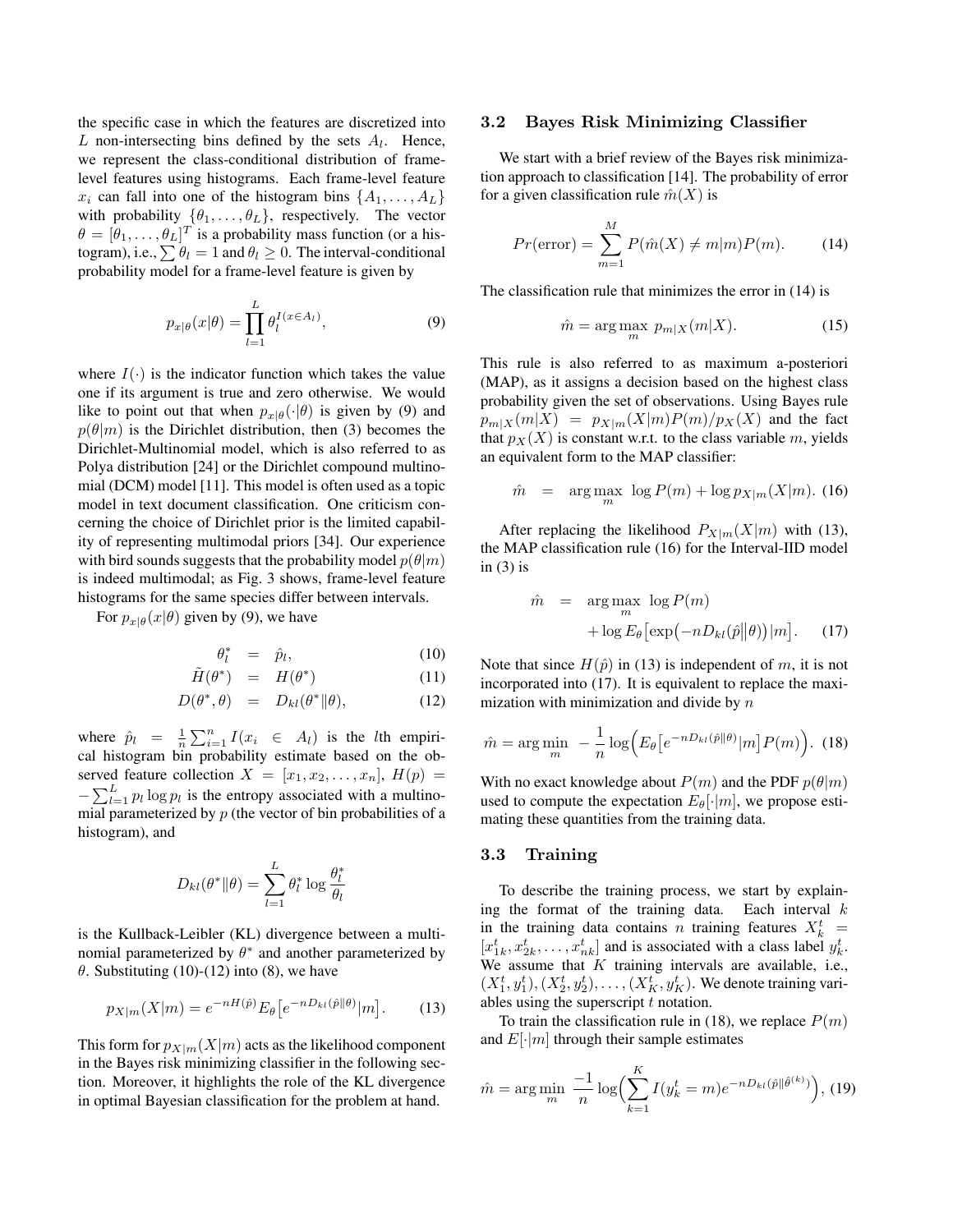where  $k$  is the interval number,  $K$  is the total number of training intervals,  $y_k^t$  is the class label for the *k*th training interval, and  $\hat{\theta}^{(k)}$  is a histogram estimated from the *k*th training interval given by

$$
\hat{\theta}_l^{(k)} = \frac{1}{n} \sum_{i=1}^n I(x_{ik}^t \in A_l), \tag{20}
$$

where  $x_{ik}^t$  is the *i*th feature vector from the *k*th interval. With a slight abuse of notations, we rewrite (19) as

$$
\hat{m} = \arg\min_{m} \ -\frac{1}{n} \log \Biggl( \sum_{k=1}^{K_m} e^{-nD_{kl}(\hat{p}||\hat{\theta}^{(k,m)})} \Biggr), \qquad (21)
$$

where the  $\hat{\theta}^{(k,m)}$ 's are the sorted version of the  $\hat{\theta}^{(k)}$ s from class m such that  $D_{kl}(\hat{p}||\hat{\theta}^{(1,m)}) \leq D_{kl}(\hat{p}||\hat{\theta}^{(2,m)}) \leq$ ...  $D_{kl}(\hat{p}||\hat{\theta}^{(K_m,m)})$ , and  $K_m$  is the number of training intervals for the mth class. Using the ordered training class histograms, we reorganize (21) as

$$
\hat{m} = \arg \min_{m} D_{kl}(\hat{p} || \hat{\theta}^{(1,m)})
$$
\n
$$
- \frac{1}{n} \log \left( 1 + \sum_{i=2}^{n_m} e^{-n(D_{kl}(\hat{p} || \hat{\theta}^{(i,m)}) - D_{kl}(\hat{p} || \hat{\theta}^{(1,m)}))} \right).
$$
\n(22)

We refer to  $(22)$  as the Interval-IID MAP classifier. While equivalent to (21), (22) provides insight into the relation between Bayes risk-minimization, nearest-neighbor classifiers, and manifold geodesics. Identifying the training intervals with their feature histograms, and the test interval with its feature histogram, the first term on the RHS of (22) is a KL divergence based nearest neighbor rule in histogram space. Note that if the KL distance to points other than the first nearest neighbor  $D_{kl}(\hat{p} || \hat{\theta}^{(i,m)})$  is sufficiently larger than the distance to the first nearest neighbor  $D_{kl}(\hat p\|\hat\theta^{(1,m)})$ then the second term on the RHS of (22) becomes negligible, and (22) is simply a nearest neighbor classifier using KL divergence.

## 4 Nearest Neighbors on Statistical Manifolds

The connection between optimal Bayes classification and the histogram KL nearest neighbor rule leads us to extend the approach to nearest neighbor classification on histograms. Note that a collection of probability models (i.e, histograms) can be regarded as a manifold. Denote a model by  $p(X|\theta)$  or in short by  $p(\cdot|\theta)$ . The collection of models given by

$$
\mathcal{M} = \{ p(\cdot | \theta) \mid \theta \in \Theta \in \mathbb{R}^d \},\tag{23}
$$

is a d-dimensional statistical manifold if there exist a oneto-one smooth mapping between  $\theta$  to  $p(\cdot|\theta)$ . In the geometric approach to statistical models [20], one can measure the geodesic distance between two histograms by using the Fisher information metric (FIM) as the Riemannian metric

$$
D_F(p(\cdot|\theta), p(\cdot|\theta')) = \min_{\substack{\theta(\cdot),\\ \theta(0) = \theta,\\ \theta(l) = \theta'}}
$$

$$
\int_0^l \sqrt{\dot{\theta}(t)^T \mathcal{I}(\theta(t)) \dot{\theta}(t)} dt, (24)
$$

where  $\mathcal{I}(\theta)$  is the Fisher information matrix given by

$$
\mathcal{I}_{ij}(\theta) = E\Big[\frac{d\log p(x|\theta)}{d\theta_i} \frac{d\log p(x|\theta)}{d\theta_j}\Big].
$$
 (25)

The FIM is considered a natural metric for statistical manifolds as it reflect the capability to discriminate between probability models from their samples.

To generalize the nearest neighbor approach discussed in the previous section in the context of statistical manifolds, we consider a geodesic nearest neighbor rule using  $D_F(p(\cdot|\theta), p(\cdot|\theta'))$  defined in (24). As the precise form of the manifold is unavailable, an exact computation of the geodesic distance  $D_F(p, p')$  is impossible. Since the nearest neighbor approach prompts us to calculate short geodesic distances, local approximations of  $D_F(p, p')$  can be used instead. For two close probability models  $p \rightarrow p'$  it is known [20] that  $\sqrt{2D_{kl}(p||p')} \rightarrow D_F(p, p')$ . The KL divergence provides a computable approximation to the FIM manifold geodesic distance.

Note that other approximations for the FIM are available (e.g., certain Ali-Silvey divergences, and specifically, Hellinger divergence). In this paper, we use the Hellinger divergence given by

$$
D_H(p,q)^2 = \sum (\sqrt{p_i} - \sqrt{q_i})^2, \tag{26}
$$

which is a metric as opposed to the KL divergence. The approximation of the FIM using Hellinger distance for close models is  $2D_H(p, p') \to D_F(p, p')$  [20].

For the purpose of comparison, we experimentally evaluate nearest neighbor classifiers using L1 and L2 distances as well as KL and Hellinger. L2 is the standard Euclidean distance, which is widely used, but not theoretically justified for the comparison of probability distributions. L1 is fairly common for comparing probability distributions. It is a member of the Ali-Silvey family, but due to non-differentiability, it is not an approximation to the FIM. However, it is related to Hellinger by the inequality,  $\frac{1}{2}D_H(p,q)^2 \leq D_{L1}(p,q) \leq D_H(p,q)$  [8]. This relation between L1 and Hellinger hints at why classifiers using these distances achieve similar results (Sec. 5.6).

# 5 Experiments

In this section, we describe the experimental setup used to measure the accuracy of the proposed methods for bird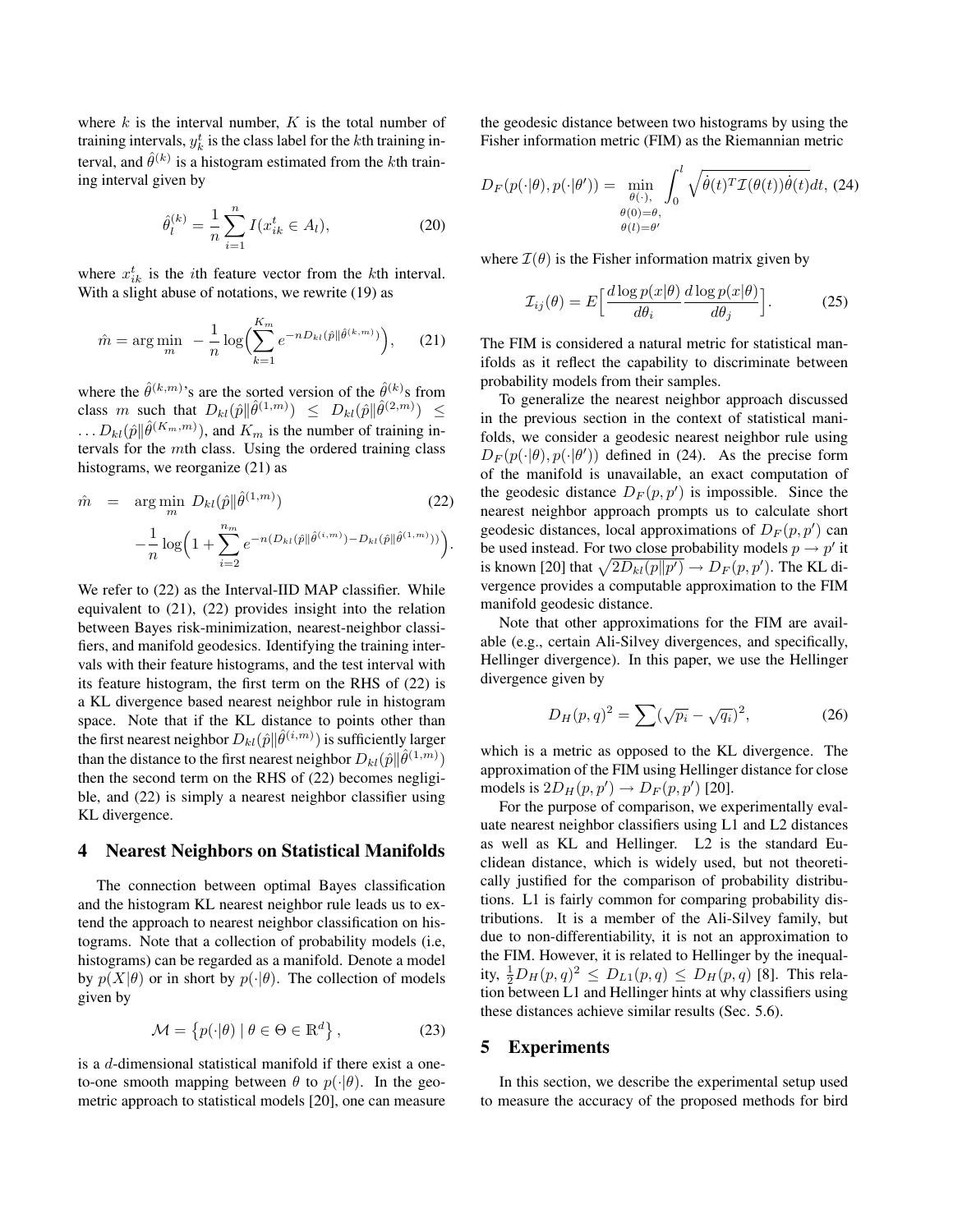species classification, and to compare with SVMs [13]. We consider various frame-level features (mean frequency and bandwidth, MFCCs, and spectral density), interval-level features (averages vs. histograms), and metrics for nearestneighbor classification (L1, L2, KL, and Hellinger). We also empirically verify that a nearest-neighbor classifier using Kullback-Leibler closely approximates the Interval-IID MAP classifier  $(22)$  as suggested in Sec. 3.

### 5.1 Data

We have 1.13 GB of recordings from the Cornell Macaulay library, of 6 species: Black Throated Blue Warbler, Hermit Warbler, Downy Woodpecker, Swainson's Thrush, Western Tanager, and Winter Wren. All of these recordings are at least 30 seconds long, and most are less than 10 minutes. We divide each recording into intervals of 30 seconds, resulting in 413 intervals. Our goal is to classify these intervals according to species.

The recordings were collected over several decades, mainly in the western United States. Most are made using a directional microphone in the field. The amount of noise in the recordings varies widely. In addition to static and wind, some recordings contain cars sounds, human speech, and other non-bird sounds. We manually removed most portions of sound with human voices. Although each recording is labeled with just one species, some recordings contain multiple birds, sometimes of different species; usually the loudest bird present corresponds to the label for the recording. The sampling frequency for all recordings is 44.1 kHz. The audio data is stored as mono-channel WAV files.

## 5.2 Preprocessing

Section 2.1 covers the process of converting a sequence of samples from an audio interval into interval-level features. We proceed by further elaborating on the specific details of our experimental setup.

When dividing a signal into frames, we use 256 samples per frame, and successive frames overlap by 50%. To reduce noise and decrease processing time in later stages, we discard the lowest 8 and highest 64 elements of each frame's spectrum, leaving 56 elements from the original 128 (equivalent to removing all sound below 1.378 kHz and above 10.852 kHz).

Instead of syllables, we detect a subset of interesting frames (which are more likely to contain bird sound) in an interval. To find these interesting frames, we compute the total magnitude of each frame,  $\sum |c_i|$ , and retain only the 10% of frames with highest total magnitude in all subsequent calculations. Note that the total magnitude is similar to, but not the same as the energy of a frame.<sup>1</sup>

Our implementation of MFCCs (Sec. 2.1.2), is based on the description provided by Ganchev et al. [15] of the MFCCs computed in the Cambridge Hidden Markov Models Toolkit (for MATLAB), known as HTK [33]. We use 24 filters, $2$  resulting in 24 MFCs, then take only the first 12 elements of the output of the DCT as the frame-level feature.

For constructing 2D histograms, we divide the range of values for mean frequency and bandwidth into square bins 100 Hz wide, with 100 bins on the mean frequency axis, and 50 bins for the bandwidth axis (for a total of  $50 \times 100 =$ 5000 bins, covering a range of 0 Hz to 10,000 Hz for  $f_c$ and 0 Hz to 5000 Hz for BW). There is one element in the feature vector for each histogram bin, so this representation results in a 5000-dimensional feature vector.<sup>3</sup>

## 5.3 Clustering for Codebooks

For constructing codebooks, we apply the  $k$ -means++ clustering algorithm [1] to the frame-level features from a training data set. Note that there are several hundredthousand frames to cluster in our data set. To speed-up codebook construction, we follow a two-staged clustering proceedure suggested by Seyerlehner et al. [26]. In particular, we first cluster features within each 30-second interval, then cluster the resulting cluster centers to obtain the final codewords. In the first stage of clustering, the feature vectors are either the spectrum density, or MFCCs for the interesting frames. In the second stage, the examples are the cluster centers from the first stage. We use  $k = 10$  clusters for the first stage and  $k = 100$  for the second. Thus, the final interval-level features constructed using this method are 100-dimensional. In our preliminary experiments, this approach to clustering yielded an order-of-magnitude speedup over clustering all frame-level features at once, because the first stage of clustering does not need to be repeated in each fold of cross-validation.

## 5.4 Classifiers

There are many combinations of frame-level features and methods of aggregating them. The combinations we consider in this study are: averages of  $f_c$  and  $BW$ , spectrum

<sup>3</sup>We apply Laplace smoothing to the histogram estimation by starting with a count of 1 for each bin.

<sup>&</sup>lt;sup>1</sup>Parseval's theorem states that the energy of a frame can be computed

from its spectrum via the formula  $E = \sum |c_i|^2$ , were  $c_i$  is the *i*th FFT coefficient.

 $2$ In our implementation, the filters span a range of frequencies from  $f_{low}$  = 1000Hz to  $f_{high}$  = 22050Hz. Following an exact implementation of the filters described by Ganchev et al. [15], we got aliased triangle filters because some were narrower than a single spectrum bin, which caused artifacts in the MFCs. To fix this problem, we numerically integrate the triangle filter function over the range of each bin. Many other implementations of MFCCs work with lower sampling frequencies [15], so we suspect this problem is related to working with sound sampled at 44.1 kHz, as well as our choice of values for  $f_{low}$  and  $f_{high}$ .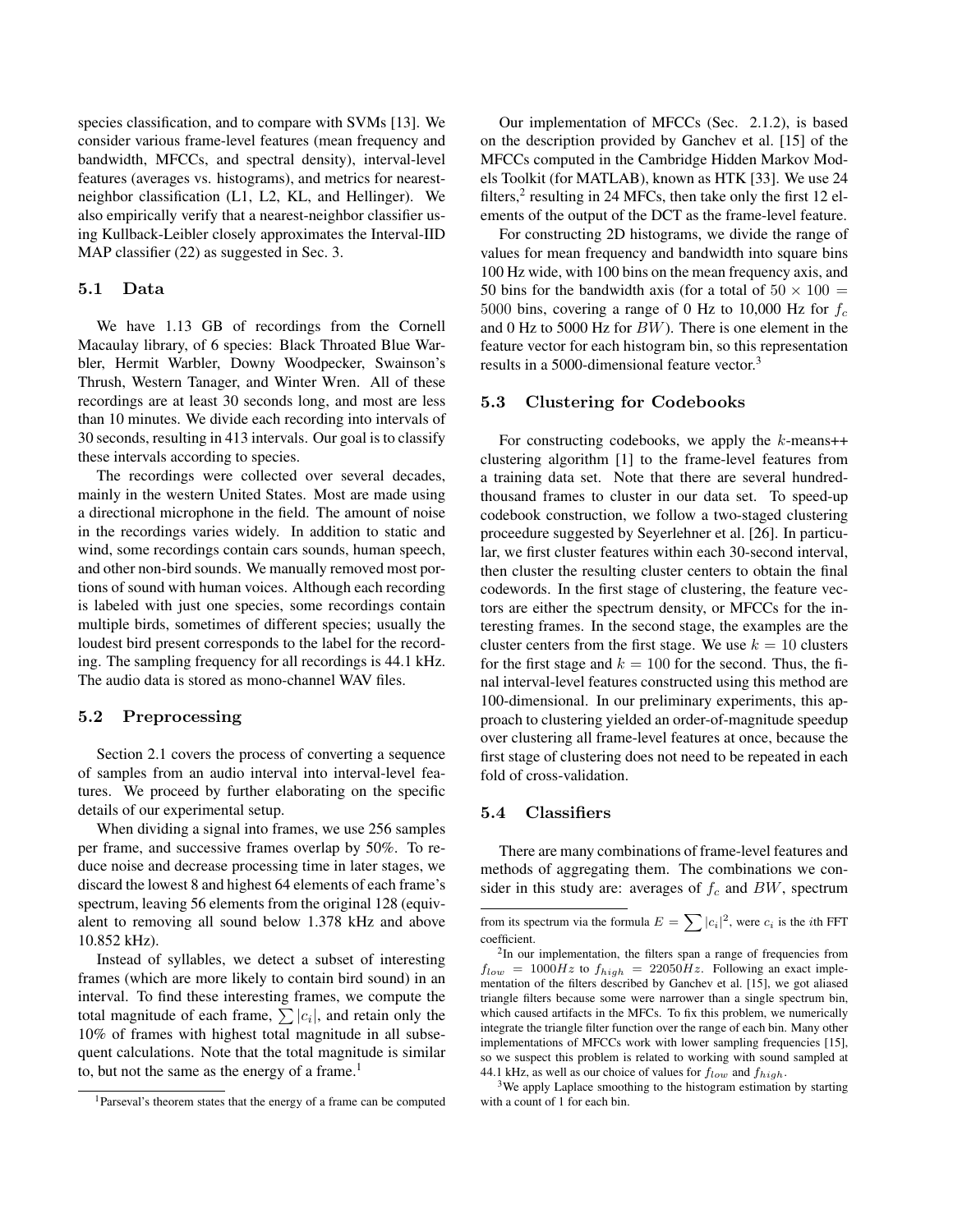| <b>Frame Feature</b>    | Representation | <b>Classifier</b>       | $\%$ correct    |
|-------------------------|----------------|-------------------------|-----------------|
| $f_c, BW$               | Average        | $NN-L1$                 | 42.85           |
| $f_c, BW$               | Average        | $NN-L2$                 | 42.85           |
| <b>MFCCs</b>            | Average        | $NN-L1$                 | 81.11           |
| <b>MFCCs</b>            | Average        | $NN-L2$                 | 81.11           |
| <b>MFCCs</b>            | Average        | <b>SVM</b>              | 84.50           |
| <b>Spectrum Density</b> | Average        | $NN-L1$                 | 79.42           |
| <b>Spectrum Density</b> | Average        | $NN-L2$                 | 81.35           |
| <b>Spectrum Density</b> | Average        | <b>SVM</b>              | 84.75           |
| $f_c, BW$               | 2D Histogram   | <b>Interval-IID MAP</b> | 87.40           |
| $f_c, BW$               | 2D Histogram   | NN-Kullback-Leibler     | 87.40           |
| $f_c, BW$               | 2D Histogram   | <b>NN-Hellinger</b>     | 88.13           |
| $f_c, BW$               | 2D Histogram   | $NN-L1$                 | 86.44           |
| $f_c, BW$               | 2D Histogram   | $NN-L2$                 | 83.05           |
| <b>MFCCs</b>            | Codebook       | $NN-L1$                 | $84.41 \pm .89$ |
| <b>MFCCs</b>            | Codebook       | $NN-L2$                 | $83.49 \pm .62$ |
| <b>MFCCs</b>            | Codebook       | NN-Kullback-Leibler     | $85.42 \pm .62$ |
| <b>MFCCs</b>            | Codebook       | <b>NN-Hellinger</b>     | $86.59 \pm .50$ |
| <b>MFCCs</b>            | Codebook       | <b>SVM</b>              | $87.17 \pm .58$ |
| <b>Spectrum Density</b> | Codebook       | $NN-L1$                 | $92.54 \pm .44$ |
| <b>Spectrum Density</b> | Codebook       | $NN-L2$                 | $88.28 \pm .99$ |
| <b>Spectrum Density</b> | Codebook       | NN-Kullback-Leibler     | $90.70 \pm .40$ |
| <b>Spectrum Density</b> | Codebook       | <b>NN-Hellinger</b>     | $92.10 \pm .27$ |
| <b>Spectrum Density</b> | Codebook       | <b>SVM</b>              | $88.14 \pm .58$ |

**Table 2. The accuracy of each classifier in predicting bird species based on 413 thirty-second intervals of sound. NN means nearest neighbor. The values listed for classifiers using a codebook are average accuracy over 5 trials,** ± **average deviation. Our proposed methods are listed in bold.**

density, and MFCCs, 2D histograms of  $f_c$  and BW, and codebook histograms of spectrum density and MFCCs.

Using the above features extracted from the data described in Sec. 5.1, we compare several classification algorithms: nearest neighbor with L1, L2, KL and Hellinger distances, and the Interval-IID MAP classifier proposed in Sec. 3.2 (22), as well as support vector machines. Of these classifiers, Interval-IID Map, KL and Hellinger are our proposed methods, and the others are included for comparison.

#### 5.4.1 Support Vector Machines

Support vector machines [6] (SVMs) are a family of algorithms for supervised classification that find a linear decision boundary by maximizing the margin between two classes. In cases where linear classification is insufficient, the kernel trick is applied to non-linearly project features into a higher dimensional space where linear separability is possible. The implementation of SVMs that we used is WLSVM [10], which integrates LIBSVM [4] into the Weka [32] machine learning system. Following Fagerlund [13], and the recommendations of Hsu, Chang and Lin [17], we use a radial basis function kernel, and optimize the SVM parameter C and the kernel parameter  $\gamma$ , by grid search. We evaluate the SVM at all combinations of C and  $\gamma$  in  $\{10^{-1}, 10^{0}, 10^{1}, 10^{2}\}$ , and report the best accuracy achieved with any set of parameters. To handle multiple classes (in our case, species), LIBSVM use the one-againstone voting scheme [18].

### 5.5 Cross Validation and Multiple Trials

To measure the accuracy of the proposed classifiers, we use them to predict the species in each of 413 thirty-second intervals of sound. Each classifier is trained using all of the intervals that do not come from the same recording as the interval being classified (the data set consists of longer recordings that are split into intervals). We use this setup so the classifier must identify species without already having example recordings of the individual bird being classified. Fagerlund [13] used a similar 'individual independent' setup for cross-validation.

Classifiers that use a codebook to construct feature histograms depend on a randomized clustering algorithm. To account for the randomness, we ran five trials with different random seeds, and report average accuracy,  $\pm$  average deviation.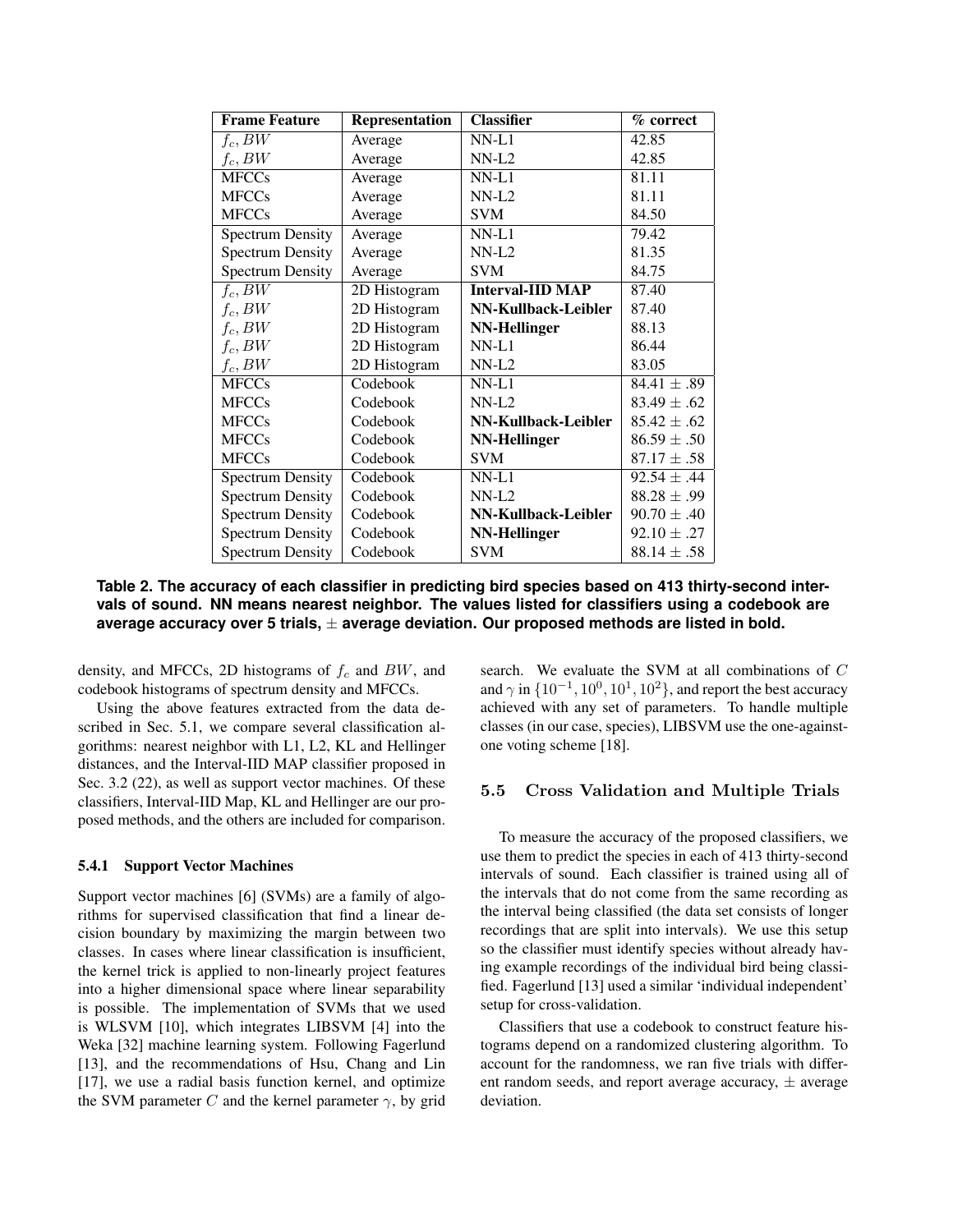# 5.6 Results

Table 2 lists the accuracy of each classifier on the species recognition problem. We make the following key observations.

- Regardless of which frame-level features we use, histograms of features achieved better accuracy than averages. One possible explanation of this result is that feature distributions may be multimodal (Fig. 3(b)), so the mean alone may not be enough to discriminate between distributions from different species.
- Using the 2D histogram of  $f_c$  and BW, the Interval-IID MAP classifier (22) produced identical results to a nearest-neighbor classifier with KL divergence. This result confirms our theoretical argument that a nearest neighbor classifier using KL divergence is a close approximation to the Interval-IID MAP classifier. Accordingly, we recommend using the more efficient nearest neighbor with KL as opposed to (22), when audio data is believed to be generated as in the Interval-IID model.
- Comparing different distance functions when using histograms, we observe that L1, Hellinger and KL were generally more accurate than using L2, with the performance of Hellinger being the most robust across different settings. Interestingly, while L1 is not an approximation to the FIM, its performance is highly competitive to KL and Hellinger. For histograms of spectrum density, L1 slightly outperformed Hellinger (although not statistically significantly). This is possibly due to the close relationship between L1, Hellinger and KL, as explained in Sec. 4. Note that MFCCs are essentially a compressed version of the spectrum (from 56 elements to 12), so it is not surprising that classifiers using them are slightly less accurate than those using spectrum density.
- Despite their relative simplicity, classifiers using 2D histograms of mean frequency and bandwidth provide remarkably accurate predictions. Being able to visualize a 2D histogram as an image provides insight into the structure of bird sound (for example, we can see that interval feature histograms may be multimodal).
- Finally, we note that the proposed methods achieved accuracy similar to or better than SVMs. In particular, using codebook histograms of MFCCs, SVMs are slightly more accurate than a nearest neighbor classifier with Hellinger, although the difference is not statistically significant. On codebook histograms of spectrum density, nearest-neighbor classifiers using statistical divergence measures (i.e. L1, Kullback-Leibler and

Hellinger) outperform SVM. We want to emphasize that unlike SVMs, which require significant parameter tuning, the proposed methods also offer additional advantages in terms of their simplicity and scalability, making them more usable in practice.

# 6 Conclusion and Future Work

In this paper, we addressed the problem of bird species classification from audio recordings. Following a Bayesian approach to classification, we introduced the interval-IID model to describe the distribution of feature vectors within an interval consisting of frames, and derived the corresponding MAP classifier. The MAP classifier suggests aggregating features into histograms and using KL nearest neighbor to classify. This connection to nearest neighbor classification on statistical manifolds led us to extended the classifier by proposing different metrics (e.g., Hellinger). To use the MAP classifier with high-dimensional framelevel features, we employ codebook histograms.

Our study suggests that 1) using histograms of framelevel features in an audio classifier can produce better results than using averaged frame-level features 2) nearestneighbor classifiers using Kullback-Leibler and Hellinger distance to compare feature histograms results are competive with state-of-the-art method such as SVM and 3) metrics appropriate for histograms such as Hellinger, KL, and L1 perform better than the Euclidean L2 metric.

The classifiers in this study make predictions from intervals based on the collection of frames within the interval. A common alternative is to instead focus on individual syllables. We are working on an experimental survey of methods for classifying bird species from syllables, as well as probability models that are specialized for this purpose.

The experiments and algorithms presented here are a preliminary step toward analyzing a large (terabyte scale) data set of bird sounds that our collaborators collected in field conditions, using an array of omnidirectional microphones. We intend to apply algorithms for bird species classification to these recordings to extract information about patterns of bird activity at an unprecedented spatial and temporal resolution.

# 7 Acknowledgments

This work is partially funded by the IGERT program through National Science Foundation grant No. DGE 0333257, as well as the College of Engineering, Oregon State University. We would also like to thank Dr. Matthew Betts at Oregon State University for his help in acquiring the bird sound data.